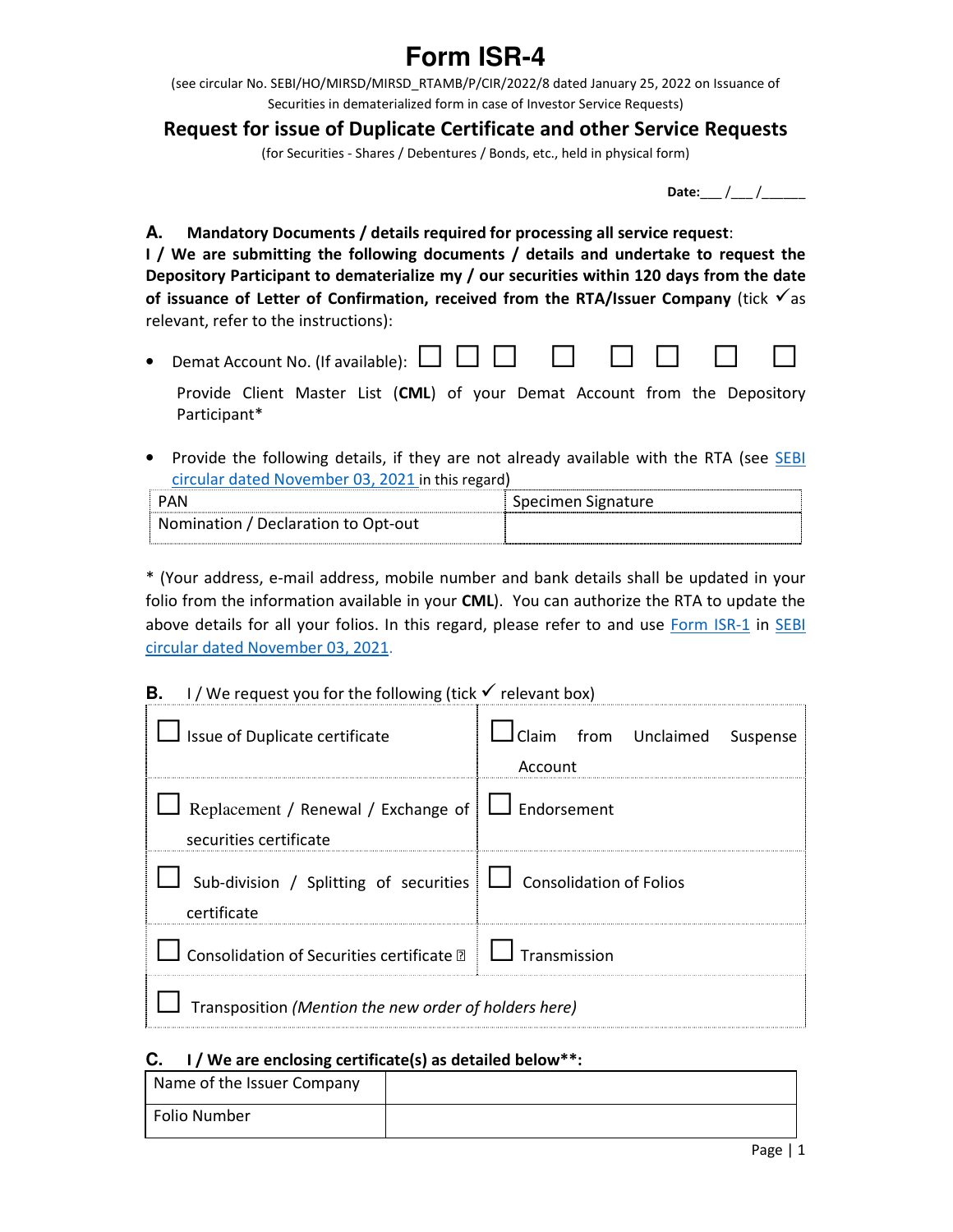| Name(s)<br>of the<br>security   | 1. |
|---------------------------------|----|
| holder(s)<br>the<br>as<br>per   | 2. |
| certificate(s)                  | 3. |
| Certificate numbers             |    |
| Distinctive numbers             |    |
| Number<br>& Face<br>value<br>of |    |
| securities                      |    |

\*\* Wherever applicable / whichever details are available

## **D. Document / details required for specific service request:**

- $I. \square$  Duplicate securities certificate
- $II.$   $\Box$  Claim from Unclaimed Suspense Account

| Securities claimed | (in numbers) |
|--------------------|--------------|
|                    | (in words)   |

 $III.$   $\Box$  Replacement / Renewal / Exchange of securities certificate (that is defaced, mutilated, torn, decrepit, worn out or where the page on the reverse is fully utilized)

- $IV.$   $\Box$  Endorsement
- $V.$   $\Box$  Sub-division / Splitting of securities certificate
- $VI.$   $\Box$  Consolidation of securities certificate/Folios
- VII.  $\Box$  Transmission
- VIII.  $\Box$  Transposition

*Provide / attach original securities certificate(s) for request for item numbers III to VIII above.* 

**Declaration**: All the above facts stated are true and correct to best of my / our knowledge and belief.

|              | <b>Security Holder 1 / Claimant</b> | <b>Security Holder 2</b> | <b>Security Holder 3</b> |
|--------------|-------------------------------------|--------------------------|--------------------------|
| Signature    |                                     |                          |                          |
|              |                                     |                          |                          |
|              |                                     |                          |                          |
| Name         |                                     |                          |                          |
| Full address |                                     |                          |                          |
|              |                                     |                          |                          |
|              |                                     |                          |                          |